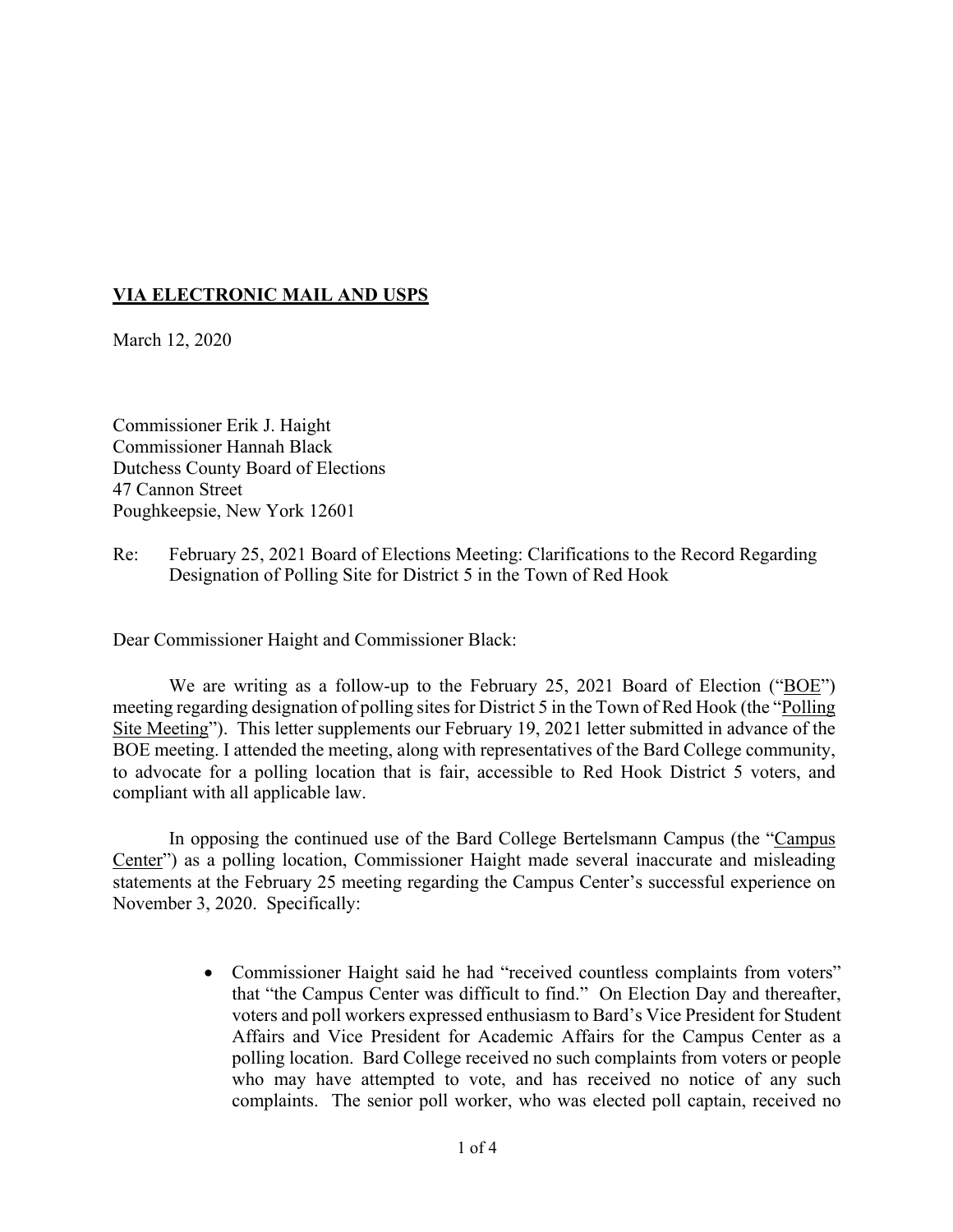such complaints from voters or the several poll watchers present. After the February 25 meeting, Bard College submitted a FOIL request seeking documents pertaining to any such "countless complaints," and received no such documents from voters, only a copy of a letter from the Red Hook Republican Inspector Coordinator who similarly expressed no such complaints by voters.

- Commissioner Haight suggested that the presence of Bard Security at a "check point" was intimidating to voters. He implied that this was in a sequestered area that stopped people from voting. Please note that Bard Security was situated along a county road as it is for most major events at Bard, including Parents Day and Graduation Day, directing traffic, in this case to parking at the Campus Center. Bard College received no such complaints from voters or people who may have attempted to vote, and has received no notice of any such complaints. The senior poll worker, who was elected poll captain, received no such complaints from voters, the several poll watchers present, or from the Board of Elections. After the February 25 meeting, Bard College submitted a FOIL request seeking documents pertaining to such activities but received no such documents from voters.
- Commissioner Haight also said that those "countless complaints from voters" concerned "covid questions that they had to endure." Again, voters and poll workers expressed their appreciation to Bard officials, including the Vice President for Student Affairs and the Vice President for Academic Affairs, for the covidrelated safety procedures implemented by Bard. Those procedures were consistent with state guidance provided by Commissioner Soto, were approved by the poll workers, and assured that all voters could voter safely on the polling machines at the Campus Center. Bard received no such complaints from voters or people attempting to vote. Bard's FOIL request also requested any such documents; none was produced.
- Commissioner Haight stated that the Bard site was note "neutral" and in an email indicated that there were inappropriate campaign signs in the area that intimidated voters. I personally can attest that there were no campaign signs for any candidate within 100 feet of the Campus Center. I say that on the basis of my repeated personal inspection of the premises near the Campus Center before and on Election Day. Indeed, during the two weeks prior to the election through the end of election day, Bard Security identified only one sign on campus advocating for a political candidate, and that sign was in a remote part of campus and was, per campus policy, removed. Furthermore, on Friday, October 30, 2020, I arranged for then-Commissioner Soto and Republican Board of Elections Voting Machine Coordinator Timothy Malet to accompany me and Erin Cannan, a long-time Intake Inspector for District 5, to inspect the Campus Center polling location. During the visit, we also discussed signs produced by a Bard art class that encouraged people to vote but did not advocate for a party or parties. The signs ranged from saying "Vote" to "70% of 18-29 year-olds Don't Vote, Let's Change That!," to "Vote 4 the Future," to "I Vote Because My Mom Reminds Me Enough Times". The signs were situated along a walking path leading to the Center, including within 100 feet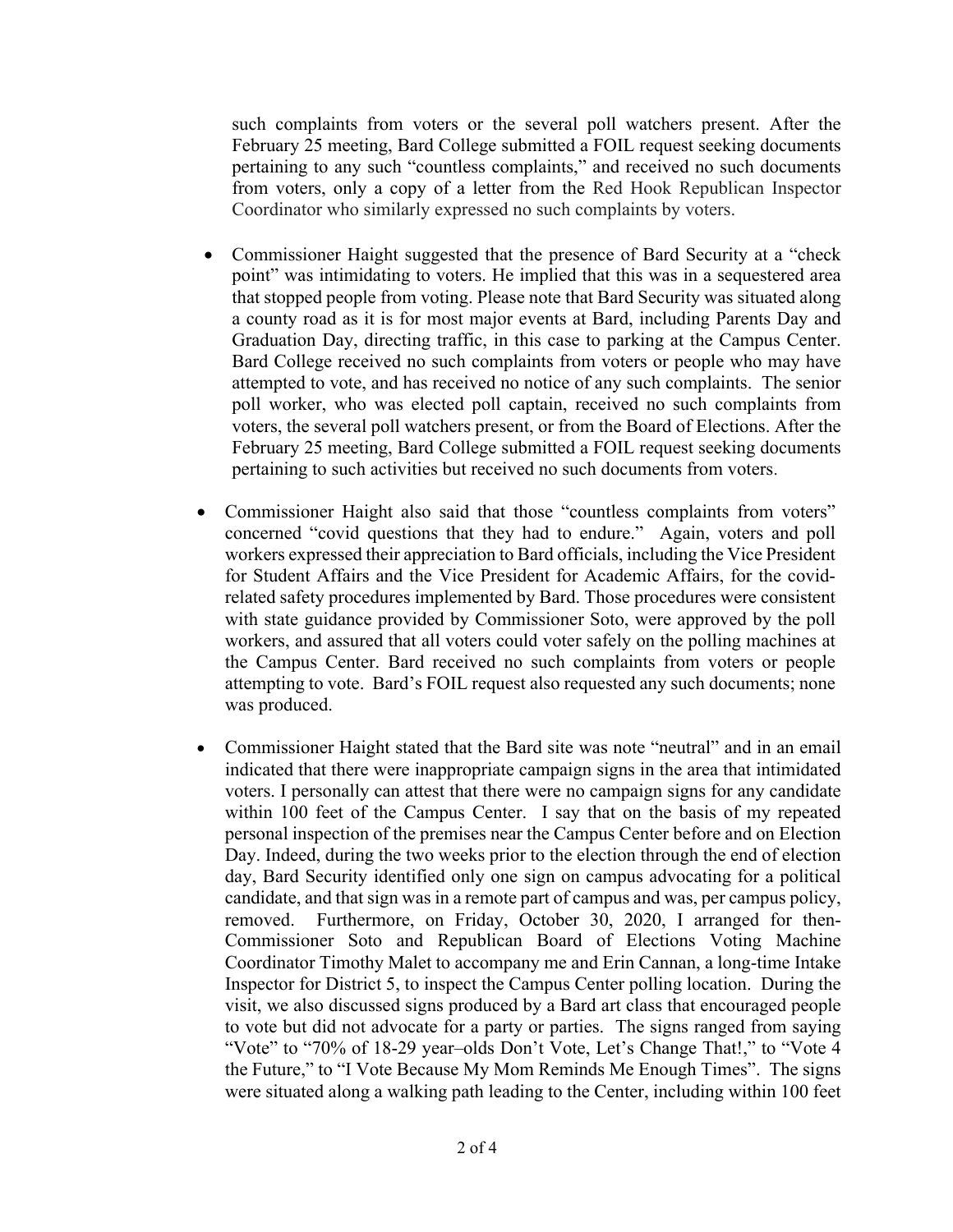of the door through which voters would enter to vote. I asked whether the signs were acceptable since they did not advocate for particular candidates. Commissioner Soto and Mr. Malet agreed that the signs did not violate electioneering rules, because they only encouraged people to vote. I raised a question about one sign that referenced Justice Ruth Bader Ginsburg. Mr. Malet said that sign was acceptable. (Nevertheless, to avoid any perceived impropriety, I subsequently moved it from a position of approximately 100 feet from the entrance to approximately 300 feet from the entrance off of the path that led directly to the polling site). Again, Bard received no complaints of any such (non-existent) signs, no notice of any such complaints, and no documents or photographs pertaining to any such complaints in response to its FOIL request.

We would also like to clarify certain statements that were made regarding the Richard B. Fisher Center for the Performing Arts (the "Performing Arts Center"). The Performing Arts Center is ADA-compliant, but its handicap accessible parking is significantly further from the entrance compared with the Campus Center and the building is far more difficult to navigate. Commissioner Haight suggested during the public hearing of February 25 that the Performing Arts Center is on a county road and the Campus Center is not. This is untrue. The Performing Arts Center is on the northern-most edge of a 600-acre campus main campus, is more than ten times further from the county road that bisects campus than the Campus Center, and is significantly further from public transport than the Campus Center. Additionally, Bard regularly uses the Performing Arts Center for classes. Using it for voting would disrupt class schedules. By way of reminder, our February 19, 2021 letter details several deficiencies with the Performing Arts Center and why the Campus Center is by comparison a more appropriate and voter-friendly venue.

At the February 25 meeting, Commissioner Haight said, without explanation or supporting authority, that because he and Commissioner Black could not agree to a polling place, Commissioner Haight's view was that the St. John's Episcopal Church (the "Church") in Barrytown would return to being the sole polling location in District 5, by default. In an Order of October 23, 2020, Judge Rosa ordered the District 5 polling location be moved from the Church to the Campus Center. In an agreement dated October 29, 2020 following argument in the appellate court, the parties agreed that both the Church and the Campus Center would serve as polling locations on November 3, 2020. That agreement, endorsed by Judge Rosa, is the last legal designation of polling locations in District 5. If there is a "default" position, it is that both the Church and the Campus Center be re-designated.

We also object to re-designating the Church because it does not comply with New York State Election Law (the "Election Law") requirements for a polling place. Specifically:

- A polling place must be located on a public transportation route when practicable. The Church is not.
- A polling place must be ADA-accessible. The Church is not.
- An accessibility survey must be conducted after construction. The Church underwent construction in 2020, but no survey has been conducted.
- The Church has no designated ADA-accessible parking.